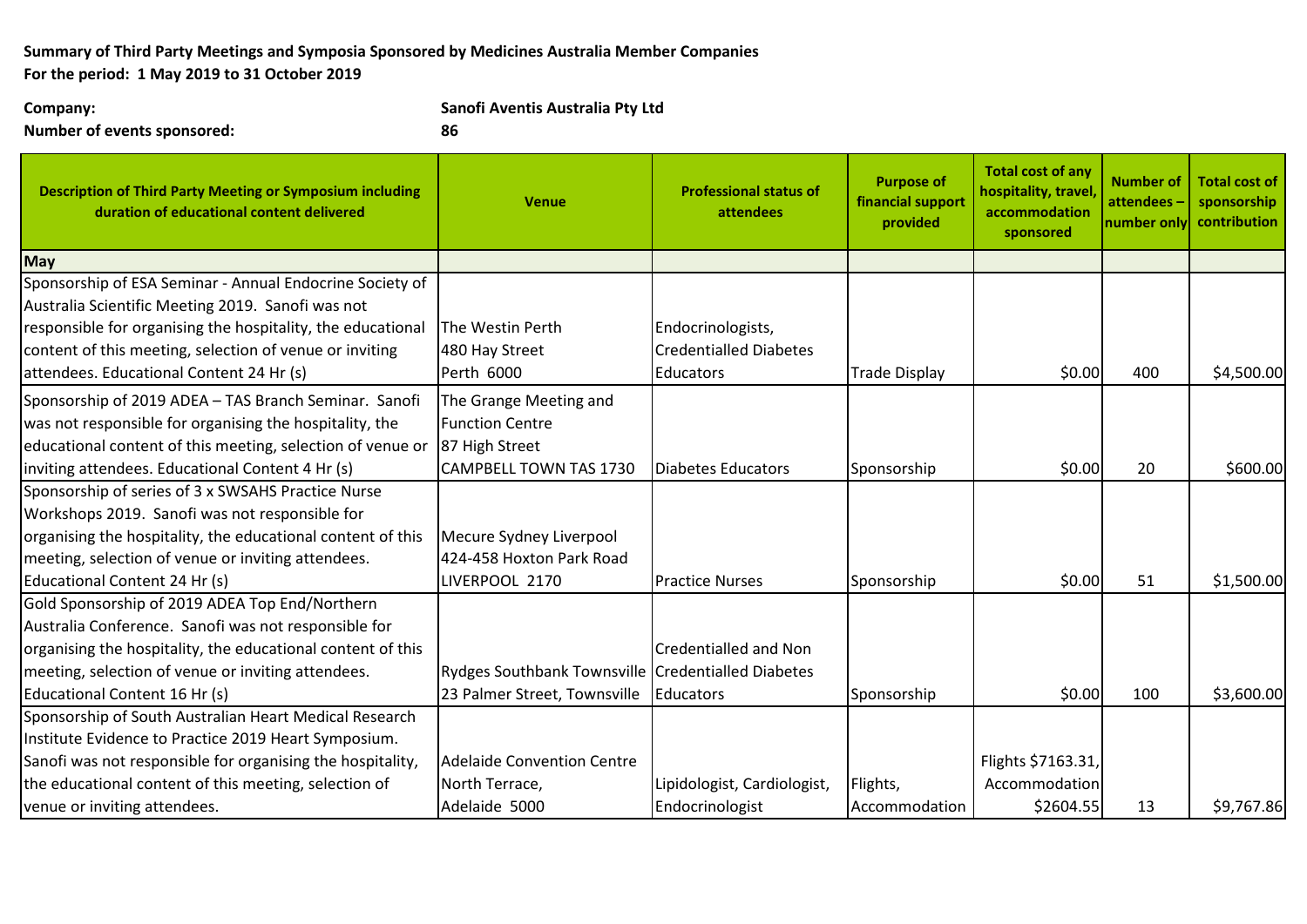| Sponsorship of Australian Society for Dermatology           |                                  |                                       |                      |          |     |             |
|-------------------------------------------------------------|----------------------------------|---------------------------------------|----------------------|----------|-----|-------------|
| Research Scientific Meeting. Sanofi was not responsible     |                                  |                                       |                      |          |     |             |
| for organising the hospitality, the educational content of  | <b>Sinclair Dermatology</b>      |                                       |                      |          |     |             |
| this meeting, selection of venue or inviting attendees.     | Level 2, 2 Wellington Parade     | Dermatologists,                       |                      |          |     |             |
| Educational Content 16 Hr (s)                               | East Melbourne, Vic, 3002        | Immunologists, Scientists             | Sponsorship          | \$0.00   | 72  | \$3,000.00  |
| Sponsorship of Stop Watch Diabetes. Sanofi was not          | Melbourne Convention and         |                                       |                      |          |     |             |
| responsible for organising the hospitality, the educational | <b>Exhibition Centre</b>         | Diabetes Educators,                   |                      |          |     |             |
| content of this meeting, selection of venue or inviting     | 1 Convention Centre Place        | Dietitians, Nurses,                   |                      |          |     |             |
| attendees.                                                  | South Wharf 3001                 | Podiatrists, Naturopaths              | Sponsorship          | \$0.00   | 230 | \$3,000.00  |
| Sponsorship of DOMTRU Annual Conference Sponsorship         |                                  |                                       |                      |          |     |             |
| 2019. Sanofi was not responsible for organising the         |                                  |                                       |                      |          |     |             |
| hospitality, the educational content of this meeting,       | <b>Rydges Campbelltown</b>       | Endocrinologists, Nurses,             |                      |          |     |             |
| selection of venue or inviting attendees. Educational       | 15 Old Menangle Road             | <b>General Practitioners,</b>         |                      |          |     |             |
| Content 16 Hr (s)                                           | Campbelltown 2560                | Pharmacists, Dietitians               | Sponsorship          | \$0.00   | 210 | \$3,000.00  |
| Gold Sponsorship of 2019 ACD Annual Scientific Meeting.     | Melbourne Convention and         |                                       |                      |          |     |             |
| Sanofi was not responsible for organising the hospitality,  | <b>Exhibition Centre</b>         |                                       |                      |          |     |             |
| the educational content of this meeting, selection of       | 1 Convention Centre Place        |                                       |                      |          |     |             |
| venue or inviting attendees. Educational Content 32 Hr (s)  | South Wharf 3001                 | Dermatologists                        | Sponsorship          | \$0.00   | 947 | \$60,714.00 |
| Gold Sponsorship of Australia and New Zealand               |                                  |                                       |                      |          |     |             |
| Association of Neurology Meeting 2019. Sanofi was not       | <b>International Convention</b>  |                                       |                      |          |     |             |
| responsible for organising the hospitality, the educational | Centre (ICC) Sydney              |                                       |                      |          |     |             |
| content of this meeting, selection of venue or inviting     | <b>Darling Drive</b>             |                                       |                      |          |     |             |
| attendees. Educational Content 32 Hr (s)                    | Darling Harbour 2000             | Neurologists                          | Sponsorship          | \$0.00   | 500 | \$54,909.00 |
| Silver Sponsorship of the 2019 Advanced Echo Symposium      |                                  |                                       |                      |          |     |             |
| (AES 2019). Sanofi was not responsible for organising the   | <b>Brisbane Convention &amp;</b> |                                       |                      |          |     |             |
| hospitality, the educational content of this meeting,       | <b>Exhibition Centre</b>         | Cardiologists, Fellows,               |                      |          |     |             |
| selection of venue or inviting attendees. Educational       | Merivale St & Glenelg Street     | Trainees, Sonographers,               |                      |          |     |             |
| Content 24 Hr (s)                                           | South Brisbane 4101              | Physicians                            | <b>Trade Display</b> | \$0.00   | 130 | \$5,454.54  |
| Sponsorship of Baker IDI Diabetes Meeting. Sanofi was       | <b>Baker Heart and Diabetes</b>  |                                       |                      |          |     |             |
| not responsible for the educational content of this         | Institute                        |                                       |                      |          |     |             |
| meeting, selection of venue or inviting attendees.          | 99 Commercial Road               | Endocrinologists, Diabetes   Food and |                      |          |     |             |
| Educational Content 1 Hr (s)                                | MELBOURNE VIC 3004               | Educators, Pathologists               | <b>Beverage</b>      | \$450.00 | 17  | \$450.00    |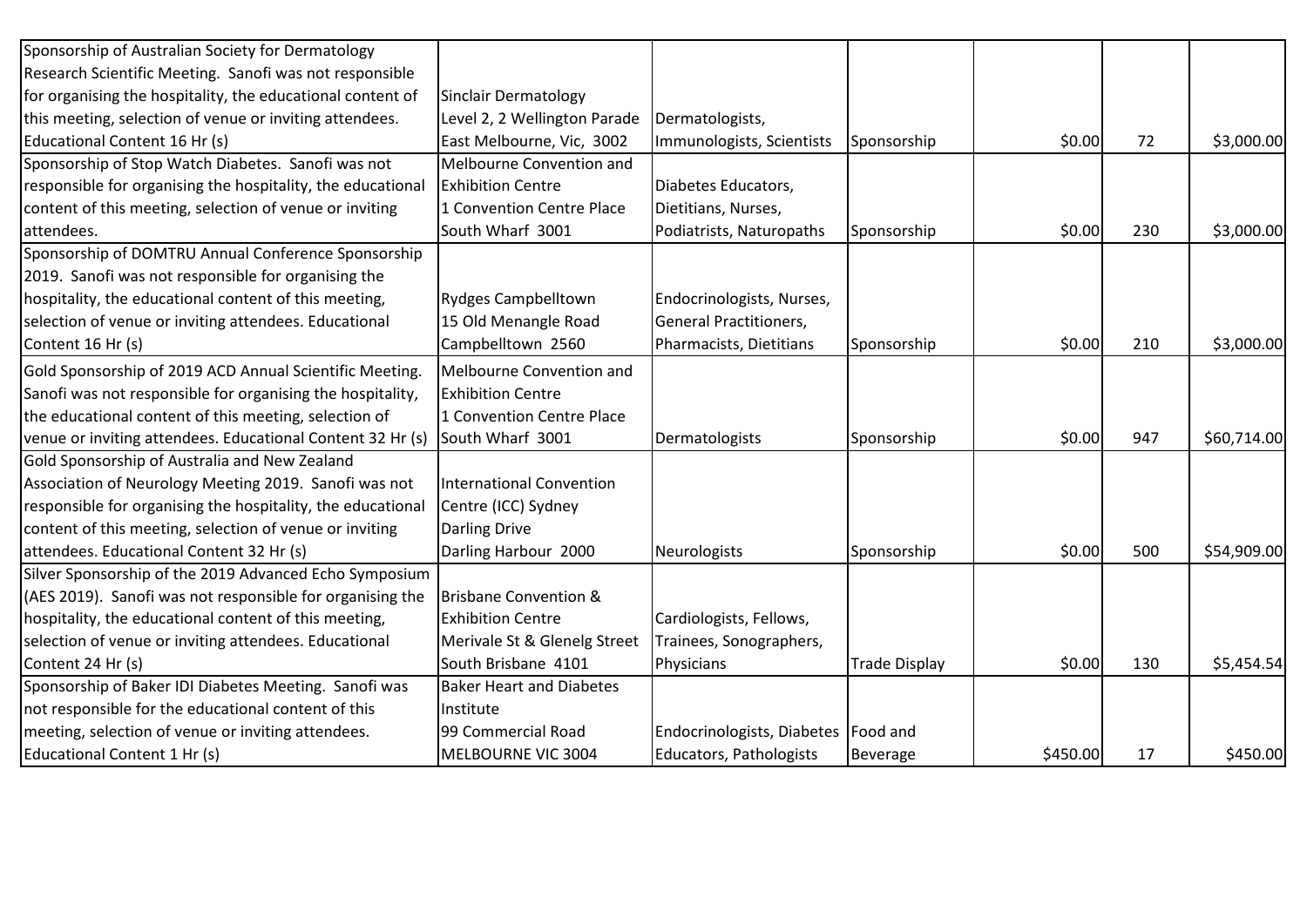|                                                             |                               |                               |                 |            |     | 2050.91             |
|-------------------------------------------------------------|-------------------------------|-------------------------------|-----------------|------------|-----|---------------------|
|                                                             |                               |                               |                 |            |     | including           |
|                                                             |                               |                               |                 |            |     | Food &              |
|                                                             |                               |                               |                 |            |     | Beverage            |
| Sponsorship of WA Kidney School Renal Education             |                               |                               |                 |            |     | \$1460.00,          |
| Meeting. Sanofi was not responsible for organising the      | University Club of Western    |                               |                 |            |     | Room Hire           |
| hospitality, the educational content of this meeting,       | Australia                     | Nephrologists,                |                 |            |     | \$272.73,           |
| selection of venue or inviting attendees. Educational       | 35 Stirling Highway           | Renal/Dialysis Nurses,        | Food and        |            |     | <b>Audio Visual</b> |
| Content 1.5 Hr (s)                                          | CRAWLEY WA 1730               | <b>Medical Oncologist</b>     | Beverage        | \$1,460.00 | 14  | \$318.18            |
| June                                                        |                               |                               |                 |            |     |                     |
| Sponsorship of Australian Society of Gynaecologic           |                               |                               |                 |            |     |                     |
| Oncologist (ASGO) ASM 2019 - Bronze Sponsorship. Sanofi     |                               |                               |                 |            |     |                     |
| was not responsible for organising the hospitality, the     | Intercontinental Double Bay   |                               |                 |            |     |                     |
| educational content of this meeting, selection of venue or  | 33 Cross Street               |                               |                 |            |     |                     |
| inviting attendees. Educational Content 24 Hr (s)           | Double Bay 2028               | Gynaecologic Oncologists      | Sponsorship     | \$0.00     | 65  | \$10,500.00         |
| Sponsorship of RDAQ Annual Conference. Sanofi was not       |                               |                               |                 |            |     |                     |
| responsible for organising the hospitality, the educational | Pullman Cairns International  | General Practitioners,        |                 |            |     |                     |
| content of this meeting, selection of venue or inviting     | 17 Abbott St                  | Nurses, Registrars, Practice  |                 |            |     |                     |
| attendees. Educational Content 24 Hr (s)                    | Cairns City 4870              | Nurses,                       | Sponsorship     | \$0.00     | 250 | \$3,981.82          |
| Sponsorship of Victorian Haematology Interhospital          |                               |                               |                 |            |     |                     |
| Meeting. Sanofi was not responsible for the educational     | <b>Fenix Events</b>           |                               |                 |            |     |                     |
| content of this meeting, selection of venue or inviting     | 680 Victoria St               |                               | Food and        |            |     |                     |
| attendees. Educational Content 3 Hr (s)                     | RICHMOND VIC 1730             | Haematologists, Registrars    | Beverage        | \$2,009.00 | 44  | \$2,009.00          |
| Sponsorship of Diabetes Champion Workshop -                 |                               |                               |                 |            |     |                     |
| Campbelltown Hospital. Sanofi was not responsible for       | Campbelltown Hospital         | Nurses, Pharmacists,          |                 |            |     |                     |
| the educational content of this meeting, selection of       | <b>Therry Road</b>            | <b>Credentialled Diabetes</b> | Food and        |            |     |                     |
| venue or inviting attendees. Educational Content 7 Hr (s)   | <b>CAMPBELLTOWN NSW 2560</b>  | <b>Educators</b>              | <b>Beverage</b> | \$189.43   | 18  | \$189.43            |
| Sponsorship of Qld Endocrine Advanced Trainee Education     |                               |                               |                 |            |     |                     |
| Meeting. Sanofi was not responsible for the educational     | Gambaro's Restaurant          |                               |                 |            |     |                     |
| content of this meeting, selection of venue or inviting     | 33 Caxton Street              |                               | Food and        |            |     |                     |
| attendees. Educational Content 1 Hr (s)                     | BRISBANE GPO QLD 4000         | <b>Advanced Trainees</b>      | Beverage        | \$1,253.23 | 14  | \$1,253.23          |
| Sponsorship of Multiple Sclerosis Health Professionals      |                               |                               |                 |            |     |                     |
| Network (MSHPN). Sanofi was not responsible for the         | La Luna Restaurant            |                               |                 |            |     |                     |
| educational content of this meeting, selection of venue or  | 320 Rathdowne Street          |                               | Food and        |            |     |                     |
| inviting attendees. Educational Content 2.5 Hr (s)          | <b>CARLTON NORTH VIC 3054</b> | Neurologists                  | <b>Beverage</b> | \$2,167.00 | 15  | \$2,167.00          |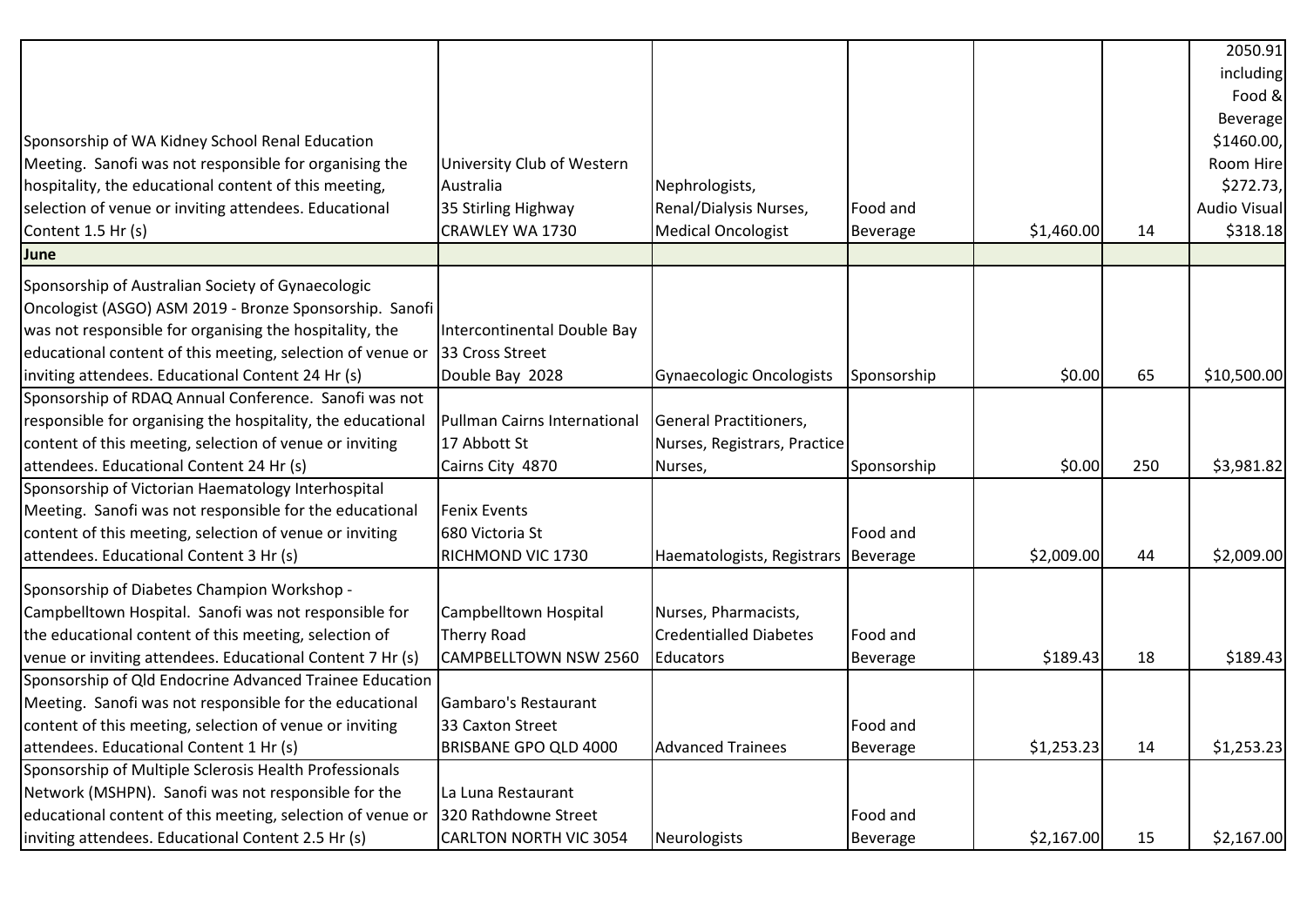| Sponsorship of St Vincent's Neurology Training Weekend.     | St. Vincent's Hospital                             |                              |                 |            |     |             |
|-------------------------------------------------------------|----------------------------------------------------|------------------------------|-----------------|------------|-----|-------------|
| Sanofi was not responsible for organising the hospitality,  | Level 1, Clinical Sciences                         |                              |                 |            |     |             |
| the educational content of this meeting, selection of       | Building 29 Regent Street,                         |                              |                 |            |     |             |
| venue or inviting attendees. Educational Content 16 Hr (s)  | Fitzroy VIC 3065                                   | Neurologists, Registrars     | Sponsorship     | \$0.00     | 57  | \$800.00    |
| Sponsorship of Diabetes Update 2019. Sanofi was not         |                                                    |                              |                 |            |     |             |
| responsible for organising the hospitality, the educational | <b>Hotel Grand Chancellor</b>                      |                              |                 |            |     |             |
| content of this meeting, selection of venue or inviting     | 23 Leichhardt St                                   |                              |                 |            |     |             |
| attendees. Educational Content 6 Hr (s)                     | SPRING HILL QLD 4000                               | <b>General Practitioners</b> | Sponsorship     | \$0.00     | 70  | \$2,500.00  |
| Sponsorship of QLD Neurology Advanced Trainee Evening       |                                                    | Multiple Sclerosis           |                 |            |     |             |
| Meeting. Sanofi was not responsible for the educational     | <b>Electric Avenue</b>                             | Neurology Trainees,          |                 |            |     |             |
| content of this meeting, selection of venue or inviting     | 23 Logan Rd, Woolloongabba Neurologists, Neurology |                              | Food and        |            |     |             |
| attendees. Educational Content 2 Hr (s)                     | WOOLLOONGABBA QLD 4102 Fellows                     |                              | <b>Beverage</b> | \$904.55   | 14  | \$904.55    |
| Sponsorship of Diabetes Tasmania: Tackling it together: A   |                                                    |                              |                 |            |     |             |
| practical diabetes day for nurses. Sanofi was not           |                                                    |                              |                 |            |     |             |
| responsible for organising the hospitality, the educational | Paranaple Convention Centre                        |                              |                 |            |     |             |
| content of this meeting, selection of venue or inviting     | 145 - 151 Rooke Street                             |                              |                 |            |     |             |
| attendees. Educational Content 5 Hr (s)                     | <b>DEVONPORT TAS 7310</b>                          | <b>Nurses</b>                | Sponsorship     | \$0.00     | 75  | \$100.00    |
| Sponsorship of AAS Clinical Masterclass 2019. Sanofi was    |                                                    |                              |                 |            |     |             |
| not responsible for organising the hospitality, the         | Amora Riverwalk                                    |                              |                 |            |     |             |
| educational content of this meeting, selection of venue or  | 649 Bridge Road                                    |                              |                 |            |     |             |
| inviting attendees. Educational Content 16 Hr (s)           | RICHMOND VIC 1730                                  | Cardiologists                | Sponsorship     | \$0.00     | 70  | \$33,000.00 |
| Sponsorship of Canberra Endocrinology CME Meeting June      |                                                    |                              |                 |            |     |             |
| 2019. Sanofi was not responsible for the educational        | <b>Wild Duck</b>                                   |                              |                 |            |     |             |
| content of this meeting, selection of venue or inviting     | 77-78/71 Giles st                                  | Endocrinologists, Hospital   | Food and        |            |     |             |
| attendees. Educational Content 2 Hr (s)                     | Kingston 2604                                      | Pathologists                 | <b>Beverage</b> | \$1,491.81 | 17  | \$1,491.81  |
| Sponsorship of Renal Society of Australasia (RSA) Annual    |                                                    |                              |                 |            |     |             |
| Conference 2019 - Platinum Partnership. Sanofi was not      | Cordis Hotel - Langham                             |                              |                 |            |     |             |
| responsible for organising the hospitality, the educational | Group                                              |                              |                 |            |     |             |
| content of this meeting, selection of venue or inviting     | 83 Symonds Street                                  | Nurses, Renal Physicians,    |                 |            |     |             |
| attendees. Educational Content 32 Hr (s)                    | Auckland 1010                                      | Students, Academics          | Sponsorship     | \$0.00     | 461 | \$28,350.00 |
| July                                                        |                                                    |                              |                 |            |     |             |
| Sponsorship of Kidney School SA - SGLTi Treatment in        |                                                    |                              |                 |            |     |             |
| Renal Disease. Sanofi was not responsible for organising    |                                                    |                              |                 |            |     |             |
| the hospitality, the educational content of this meeting,   | The Lion Hotel                                     |                              |                 |            |     |             |
| selection of venue or inviting attendees. Educational       | 161 Melbourne Street                               | Registrars, Consultants,     |                 |            |     |             |
| Content 2 Hr (s)                                            | NORTH ADELAIDE SA 1730                             | Fellows                      | Sponsorship     | \$0.00     | 19  | \$1,734.55  |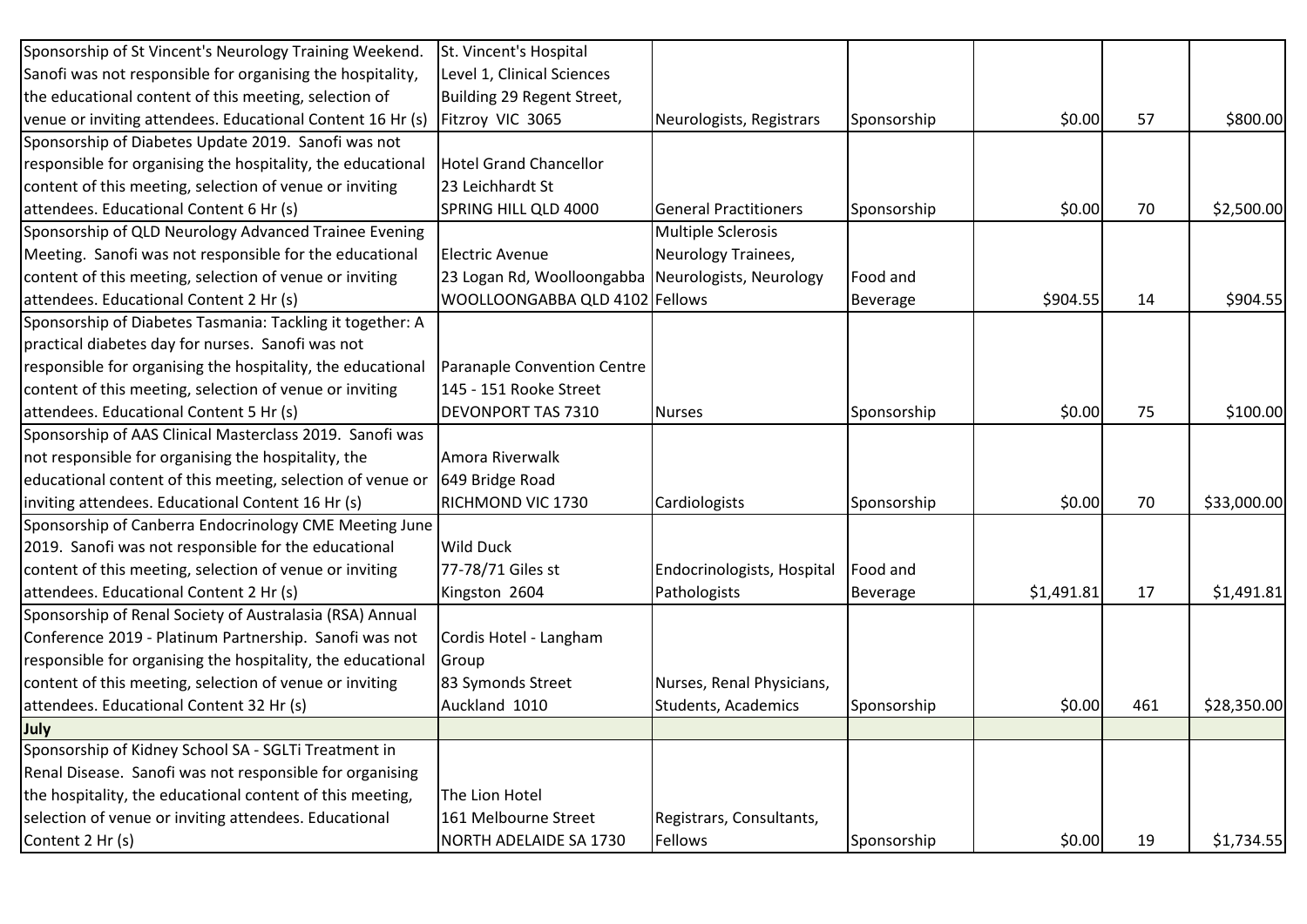| Sponsorship of Haematology in Obstetrics and Women's        |                                  |                               |                 |            |     |             |
|-------------------------------------------------------------|----------------------------------|-------------------------------|-----------------|------------|-----|-------------|
| Health Symposium 2019. Sanofi was not responsible for       | Melbourne Convention and         |                               |                 |            |     |             |
| organising the hospitality, the educational content of this | <b>Exhibition Centre</b>         | Haematology,                  |                 |            |     |             |
| meeting, selection of venue or inviting attendees.          | 1 Convention Centre Place        | Gynaecology, Obstetrics,      |                 |            |     |             |
| Educational Content 7 Hr (s)                                | South Wharf 3001                 | Researchers -                 | Sponsorship     | \$0.00     | 100 | \$1,000.00  |
| Sponsorship of Making Sense of Thrombotic                   | <b>Exhibition Centre</b>         |                               |                 |            |     |             |
| Microangiopathies. Sanofi was not responsible for           | 1 Convention Centre Pl,          |                               |                 |            |     |             |
| organising the hospitality, the educational content of this | South Wharf VIC 3006,            |                               |                 |            |     |             |
| meeting, selection of venue or inviting attendees.          | Australia                        |                               |                 |            |     |             |
| Educational Content 6 Hr (s)                                |                                  | Haematologists                | Sponsorship     | \$0.00     | 60  | \$10,000.00 |
| Sponsorship of Queensland Thoracic Society of Australia     |                                  |                               |                 |            |     |             |
| and New Zealand winter meeting. Sanofi was not              | <b>Brisbane Convention &amp;</b> |                               |                 |            |     |             |
| responsible for organising the hospitality, the educational | <b>Exhibition Centre</b>         |                               |                 |            |     |             |
| content of this meeting, selection of venue or inviting     | Merivale St & Glenelg Street     |                               |                 |            |     |             |
| attendees. Educational Content 6 Hr (s)                     | South Brisbane 4101              | <b>Respiratory Physicians</b> | Sponsorship     | \$0.00     | 44  | \$3,000.00  |
| Sponsorship of Travel Medicine Alliance 14th Annual         |                                  |                               |                 |            |     |             |
| Conference. Sanofi was not responsible for organising the   |                                  |                               |                 |            |     |             |
| hospitality, the educational content of this meeting,       | Marriott                         |                               |                 |            |     |             |
| selection of venue or inviting attendees. Educational       | 330 Queen Street                 |                               |                 |            |     |             |
| Content 8 Hr (s)                                            | Brisbane 4000                    | <b>General Practitioners</b>  | Sponsorship     | \$0.00     | 84  | \$20,000.00 |
| Sponsorship of Immunisation Forum. Sanofi was not           | <b>Rydges Geelong</b>            | Practice Nurses, Primary      |                 |            |     |             |
| responsible for organising the hospitality, the educational | Myers St &, Gheringhap           | <b>Health Network</b>         |                 |            |     |             |
| content of this meeting, selection of venue or inviting     | <b>Street</b>                    | Consultants, General          |                 |            |     |             |
| attendees. Educational Content 7 Hr (s)                     | <b>GEELONG VIC 3220</b>          | Practitioners                 | Sponsorship     | \$0.00     | 86  | \$1,136.36  |
| Sponsorship of St Vincent's Annual Dermatology Clinical     |                                  |                               |                 |            |     |             |
| Meeting. Sanofi was not responsible for the educational     | St Vincent Hospital              |                               |                 |            |     |             |
| content of this meeting, selection of venue or inviting     | 390 Victoria Street              |                               | Food and        |            |     |             |
| attendees. Educational Content 4 Hr (s)                     | DARLINGHURST 2010                | Dermatologists                | <b>Beverage</b> | \$3,960.00 | 96  | \$3,960.00  |
| <b>August</b>                                               |                                  |                               |                 |            |     |             |
|                                                             |                                  | <b>General Practitioners,</b> |                 |            |     |             |
|                                                             |                                  | Paediatricians, Paediatric    |                 |            |     |             |
|                                                             |                                  | Haematologists, Paediatric    |                 |            |     |             |
|                                                             |                                  | Immunologists, Paediatric     |                 |            |     |             |
| Sponsorship of Paediatric Essentials Meeting Update.        | <b>Education Development</b>     | Rheumatologists,              |                 |            |     |             |
| Sanofi was not responsible for organising the hospitality,  | Centre                           | Paediatric Respiratory        |                 |            |     |             |
| the educational content of this meeting, selection of       | 4 Milner Street                  | Physicians, Clinical          |                 |            |     |             |
| venue or inviting attendees. Educational Content 6 Hr (s)   | Hindmarsh 5007                   | Psychologists                 | Sponsorship     | \$0.00     | 70  | \$2,000.00  |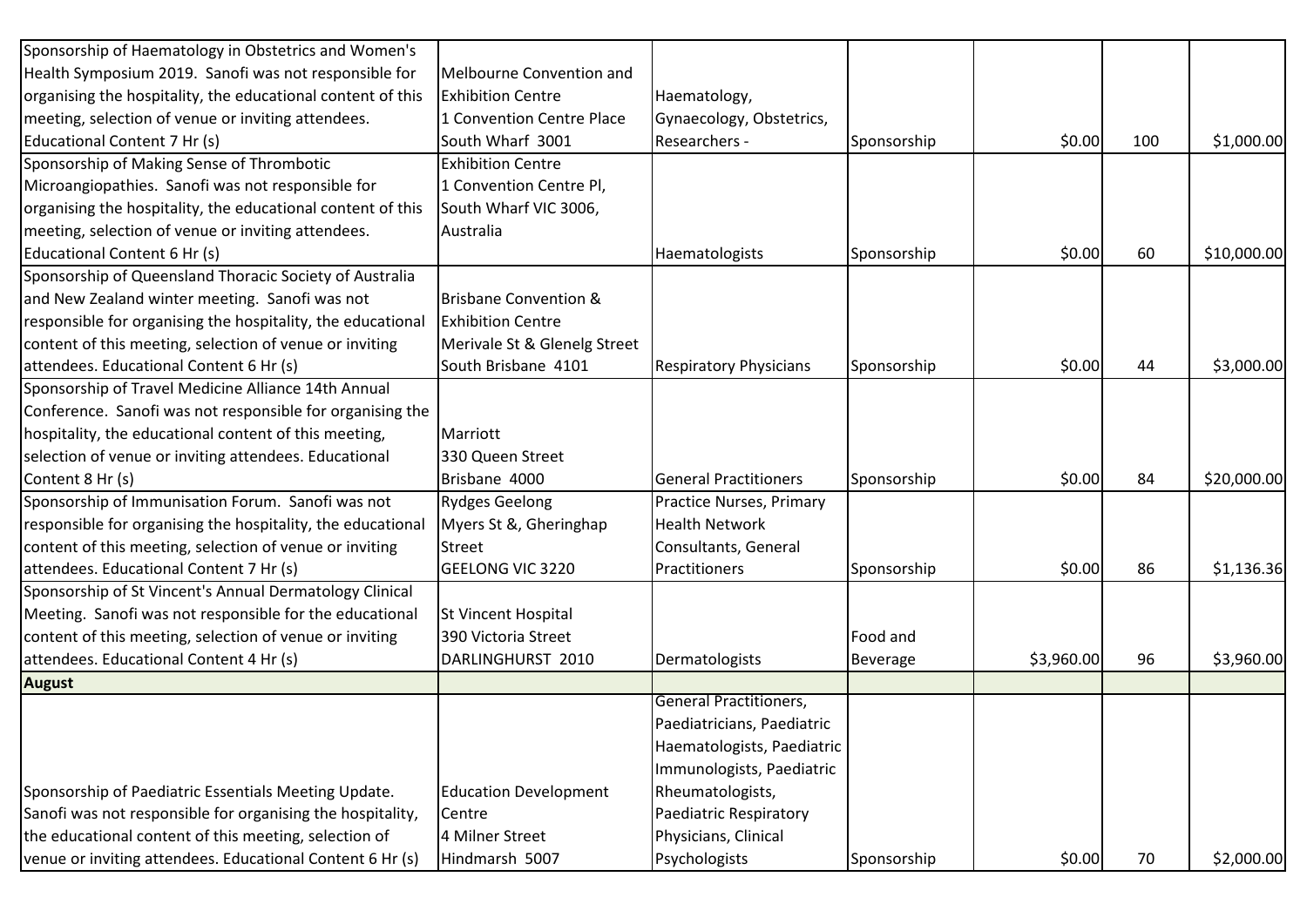| Sponsorship of Breakfast Symposium at Human Genetics        |                                   | <b>Clinical Geneticists,</b>             |                 |            |       |             |
|-------------------------------------------------------------|-----------------------------------|------------------------------------------|-----------------|------------|-------|-------------|
| Society of Australasia 2019. Sanofi was not responsible for |                                   | Research Fellows, Genetic                |                 |            |       |             |
| organising the hospitality, the educational content of this | Michael Fowler Centre             | Services, Genetic                        |                 |            |       |             |
| meeting, selection of venue or inviting attendees.          | 111 Wakefield Street              | Counsellor, Metabolic                    |                 |            |       |             |
| Educational Content 32 Hr (s)                               | Wellington 6101                   | Dieticians, Geneticists                  | Sponsorship     | \$0.00     | 100   | \$5,809.09  |
| Sponsorship of the Australasian Society for Inborn Errors   |                                   |                                          |                 |            |       |             |
| of Metabolism AGM 2019. Sanofi was not responsible for      |                                   |                                          |                 |            |       |             |
| organising the hospitality, the educational content of this | Michael Fowler Centre             | Metabolic Clinicians,                    |                 |            |       |             |
| meeting, selection of venue or inviting attendees.          | 111 Wakefield Street              | Dietitians, Nurses,                      |                 |            |       |             |
| Educational Content 8 Hr (s)                                | Wellington 6101                   | Scientists, Endocrinologists Sponsorship |                 | \$0.00     | 60    | \$6,500.00  |
| Silver Sponsorship of Bangladesh Medical Society of South   | University of Adelaide            |                                          |                 |            |       |             |
| Australia Meeting. Sanofi was not responsible for           | Adelaide Health & Medical         |                                          |                 |            |       |             |
| organising the hospitality, the educational content of this | <b>Sciences Building</b>          | General Practitioners,                   |                 |            |       |             |
| meeting, selection of venue or inviting attendees.          | 4 North Terrace                   | Endocrinologists, Diabetes               |                 |            |       |             |
| Educational Content 7 Hr (s)                                | Adelaide 5000                     | <b>Educators</b>                         | Sponsorship     | \$0.00     | 30    | \$3,000.00  |
| Sponsorship of Australian Cardiovascular Health and         |                                   |                                          |                 |            |       |             |
| Rehabilitation Association 2019. Sanofi was not             |                                   |                                          |                 |            |       |             |
| responsible for organising the hospitality, the educational | Kirribilli Club                   |                                          |                 |            |       |             |
| content of this meeting, selection of venue or inviting     | 11 Harbourview Crescent           |                                          |                 |            |       |             |
| attendees. Educational Content 24 Hr (s)                    | Lavender Bay 2060                 | Cardiologists, Nurses                    | Sponsorship     | \$0.00     | 370   | \$7,500.00  |
|                                                             |                                   | Cardiologists, Cardiology                |                 |            |       |             |
| Sponsorship of CSANZ ASM and ANZET 2019. Sanofi was         |                                   | Trainees, Technologists,                 |                 |            |       |             |
| not responsible for organising the hospitality, the         | <b>Adelaide Convention Centre</b> | Researchers, Surgeons,                   |                 |            |       |             |
| educational content of this meeting, selection of venue or  | North Terrace                     | Allied Health, Physicians,               |                 |            |       |             |
| inviting attendees. Educational Content 32 Hr (s)           | <b>ADELAIDE SA 1730</b>           | Students, Nurses                         | Sponsorship     | \$0.00     | 1,350 | \$81,818.00 |
| Sponsorship of 2019 Biologics Masterclass. Sanofi was not   | Translational Research            |                                          |                 |            |       |             |
| responsible for organising the hospitality, the educational | Institute                         |                                          |                 |            |       |             |
| content of this meeting, selection of venue or inviting     | 37 Kent street                    |                                          |                 |            |       |             |
| attendees. Educational Content 4 Hr (s)                     | Woolloongabba 4102                | Dermatologists                           | Sponsorship     | \$0.00     | 50    | \$5,000.00  |
|                                                             |                                   | Nephrologists,                           |                 |            |       |             |
| Sponsorship of Sunshine Coast Hospital and Health Service   |                                   | Pharmacists, Nurse Unit                  |                 |            |       |             |
| Renal Education. Sanofi was not responsible for organising  |                                   | Managers, Nurse                          |                 |            |       |             |
| the hospitality, the educational content of this meeting,   | <b>Imperial Hotel</b>             | Educators, Nurse                         |                 |            |       |             |
| selection of venue or inviting attendees. Educational       | 1 Etheridge Street                | Practitioners, Nurses,                   | Food and        |            |       |             |
| Content 1 Hr (s)                                            | Eumundi 4562                      | Dietician                                | <b>Beverage</b> | \$2,152.73 | 65    | \$2,152.73  |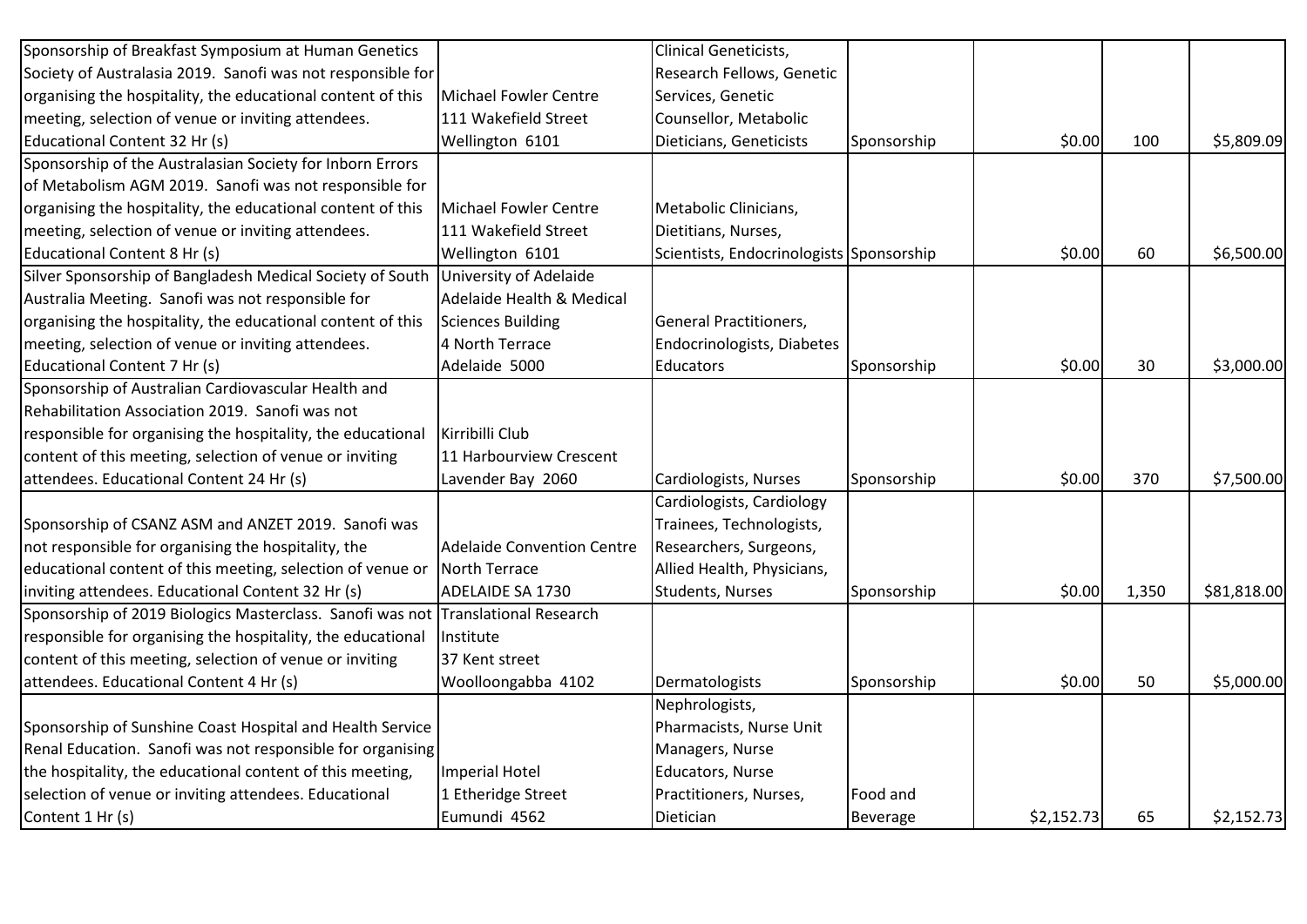|                                                                                        |                                   | Renal Nurses, Senior      |                      |            |       |             |
|----------------------------------------------------------------------------------------|-----------------------------------|---------------------------|----------------------|------------|-------|-------------|
| Sponsorship of Renal Society of Australia Branch Education                             |                                   | Consultant                |                      |            |       |             |
| Meeting Series - SA Branch. Sanofi was not responsible for South Australian Health and |                                   | Endocrinologist, Renal    |                      |            |       |             |
| organising the hospitality, the educational content of this                            | <b>Medical Research Institute</b> | Dietitian, Psychologist,  |                      |            |       |             |
| meeting, selection of venue or inviting attendees.                                     | North Terrace                     | Associate Professor       |                      |            |       |             |
| Educational Content 2.5 Hr (s)                                                         | ADELAIDE 5000                     | Physiotherapy             | Sponsorship          | \$0.00     | 45    | \$1,350.00  |
| Sponsorship of the Medical Oncology Group of Australia                                 |                                   |                           |                      |            |       |             |
| (MOGA) ASM 2019. Sanofi was not responsible for                                        | <b>National Convention Centre</b> |                           |                      |            |       |             |
| organising the hospitality, the educational content of this                            | Canberra                          |                           |                      |            |       |             |
| meeting, selection of venue or inviting attendees.                                     | 31 Constitution Ave               |                           |                      |            |       |             |
| Educational Content 24 Hr (s)                                                          | Canberra 2601                     | Oncologists               | Sponsorship          | \$0.00     | 425   | \$11,818.00 |
| Sponsorship of Primary Health Network (PHN) Meeting                                    |                                   |                           |                      |            |       |             |
| Diabetes Alliance GP education #1. Sanofi was not                                      |                                   |                           |                      |            |       |             |
| responsible for organising the hospitality, the educational                            | <b>Raffertys Resort</b>           |                           |                      |            |       |             |
| content of this meeting, selection of venue or inviting                                | 1 Wild Duck Dr                    | General Practitioners,    | Food and             |            |       |             |
| attendees. Educational Content 3 Hr (s)                                                | CAMS WHARF NSW 2281               | Nurses, Registrars        | Beverage             | \$1,000.00 | 20    | \$1,000.00  |
| Sponsorship of Primary Health Network (PHN) Meeting                                    |                                   |                           |                      |            |       |             |
| Diabetes Alliance GP education #2. Sanofi was not                                      |                                   |                           |                      |            |       |             |
| responsible for organising the hospitality, the educational                            | Raffertys Resort                  |                           |                      |            |       |             |
| content of this meeting, selection of venue or inviting                                | 1 Wild Duck Dr                    | General Practitioners,    | Food and             |            |       |             |
| attendees. Educational Content 3 Hr (s)                                                | <b>CAMS WHARF NSW 2281</b>        | Nurses, Registrars        | <b>Beverage</b>      | \$1,000.00 | 21    | \$1,000.00  |
| Sponsorship of Kimberley Chronic Disease Workshop.                                     | Kimberley Grande Resort           |                           |                      |            |       |             |
| Sanofi was not responsible for organising the hospitality,                             | 20 Victoria Highway               | Registered Nurses,        |                      |            |       |             |
| the educational content of this meeting, selection of                                  | Level 2, Office 2D                | Dietitians, Medical       |                      |            |       |             |
| venue or inviting attendees. Educational Content 16 Hr (s)                             | Kununurra 6743                    | <b>Students</b>           | <b>Trade Display</b> | \$0.00     | 130   | \$2,000.00  |
| Sponsorship of ADC ASM 2019. Sanofi was not responsible International Convention       |                                   |                           |                      |            |       |             |
| for organising the hospitality, the educational content of                             | Centre                            | Endocrinologists,         |                      |            |       |             |
| this meeting, selection of venue or inviting attendees.                                | 14 Darling Drive                  | Clinicians, Credentialled |                      |            |       |             |
| Educational Content 24 Hr (s)                                                          | Sydney 2000                       | Diabetes Educators        | Sponsorship          | \$0.00     | 1,200 | \$55,000.00 |
| Sponsorship of Hunter New England and Central Coast                                    |                                   |                           |                      |            |       |             |
| Primary Health Network - Vaccine Heroes: Promoting                                     |                                   |                           |                      |            |       |             |
| Vaccines for All. Sanofi was not responsible for organising                            | Newcastle City Hall Function      |                           |                      |            |       |             |
| the hospitality, the educational content of this meeting,                              | & Convention Centre               |                           |                      |            |       |             |
| selection of venue or inviting attendees. Educational                                  | King Street                       | General Practitioners,    |                      |            |       |             |
| Content 16 Hr (s)                                                                      | NEWCASTLE NSW 1730                | <b>Nurses</b>             | Sponsorship          | \$0.00     | 150   | \$2,000.00  |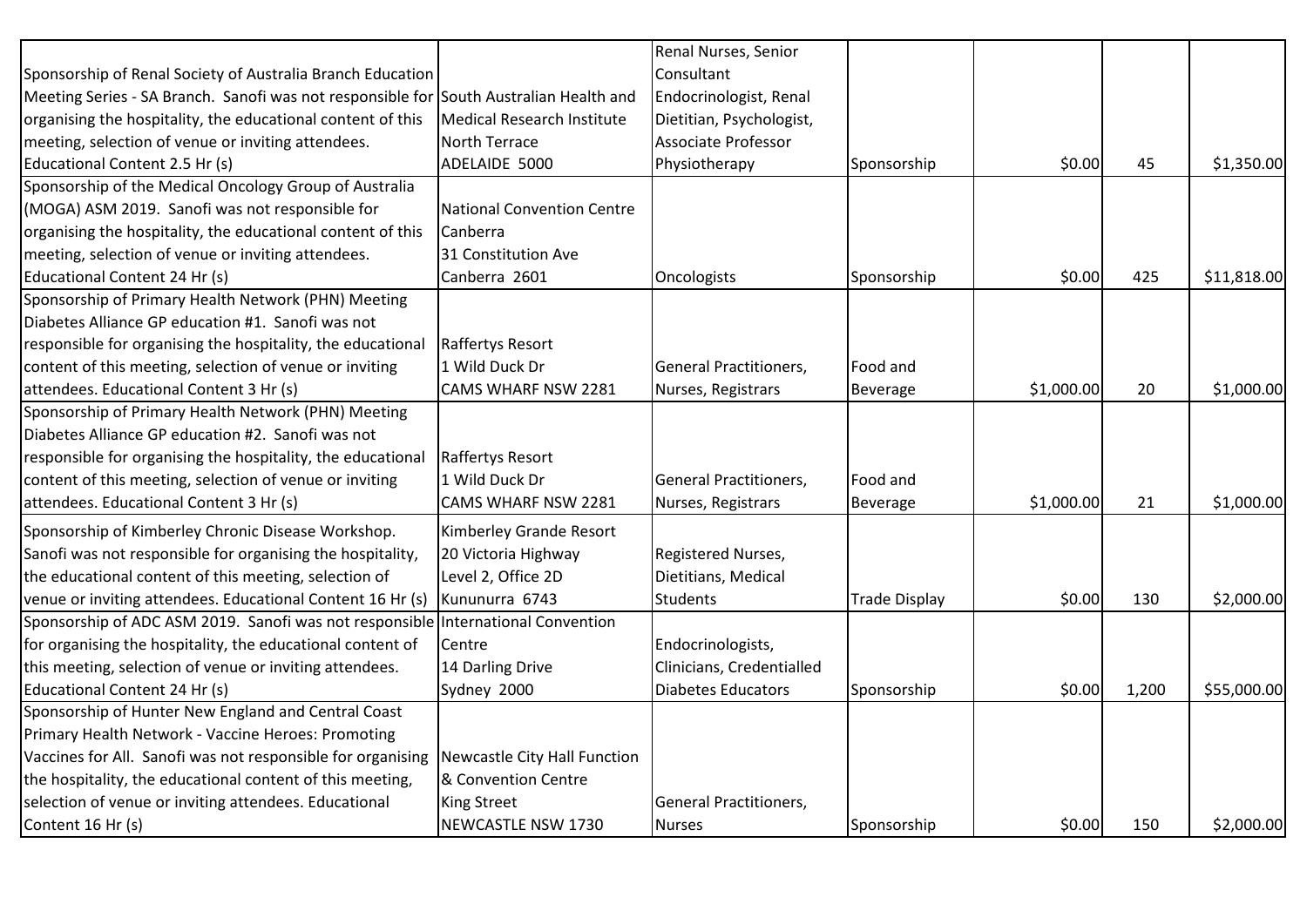| Sponsorship of HSANZ State Branch Adelaide Blood Club.      | Novotel Barossa Valley         |                                      |                      |            |     |             |
|-------------------------------------------------------------|--------------------------------|--------------------------------------|----------------------|------------|-----|-------------|
| Sanofi was not responsible for organising the hospitality,  | <b>Convention Centre</b>       |                                      |                      |            |     |             |
| the educational content of this meeting, selection of       | <b>Rowland Flat</b>            | Haematology Consultants,             |                      |            |     |             |
| venue or inviting attendees. Educational Content 8 Hr (s)   | <b>BAROSSA VALLEY SA 1730</b>  | Registrars                           | <b>Trade Display</b> | \$0.00     | 50  | \$3,000.00  |
| Sponsorship of Renal Society of Australia Branch Education  |                                |                                      |                      |            |     |             |
| Meeting Series - WA Branch. Sanofi was not responsible      | <b>Crown Perth</b>             |                                      |                      |            |     |             |
| for organising the hospitality, the educational content of  | <b>Great Eastern Highway</b>   |                                      |                      |            |     |             |
| this meeting, selection of venue or inviting attendees.     | <b>Cornfield Pace</b>          |                                      |                      |            |     |             |
| Educational Content 1 Hr (s)                                | Burswood 6000                  | <b>Renal Nurses</b>                  | Sponsorship          | \$0.00     | 60  | \$1,350.00  |
| Sponsorship of Launceston General Hospital Grand Round.     |                                |                                      |                      |            |     |             |
| Sanofi was not responsible for organising the hospitality,  | Launceston General Hospital    | Medical Oncologist,                  |                      |            |     |             |
| the educational content of this meeting, selection of       | 274-280 Charles Street         | Haematologists, General              | Food and             |            |     |             |
| venue or inviting attendees. Educational Content 1.5 Hr (s) | LAUNCESTON TAS 7250            | Physicians                           | <b>Beverage</b>      | \$510.00   | 50  | \$510.00    |
|                                                             |                                | Surgeons, Oncologists,               |                      |            |     |             |
|                                                             |                                | Haematologists,                      |                      |            |     |             |
|                                                             |                                | Endocrinologists,                    |                      |            |     |             |
|                                                             | <b>Westmead Hospital</b>       | Nephrologists,                       |                      |            |     |             |
|                                                             | <b>Education Block Lecture</b> | Cardiologists, Neurologists,         |                      |            |     |             |
| Sponsorship of Westmead Hospital Week 2019. Sanofi          | Theatres                       | Respiratory Medicine,                |                      |            |     |             |
| was not responsible for organising the hospitality, the     | Cnr Hawkesbury and Darcy       | Obstetrics and                       |                      |            |     |             |
| educational content of this meeting, selection of venue or  | Road                           | Gynaecologists, Nurses,              | Food and             |            |     |             |
| inviting attendees. Educational Content 24 Hr (s)           | <b>WESTMEAD NSW 2145</b>       | Pharmacists                          | <b>Beverage</b>      | \$0.00     | 400 | \$2,900.00  |
| Gold Sponsorship of Multiple Sclerosis Neurology            |                                |                                      |                      |            |     |             |
| Association 2019. Sanofi was not responsible for            |                                |                                      |                      |            |     |             |
| organising the hospitality, the educational content of this | <b>Rydges World Square</b>     |                                      |                      |            |     |             |
| meeting, selection of venue or inviting attendees.          | 389 Pitt Street                |                                      |                      |            |     |             |
| Educational Content 24 Hr (s)                               | SYDNEY NSW 1730                | <b>Multiple Sclerosis Nurses</b>     | Sponsorship          | \$0.00     | 80  | \$15,000.00 |
| Sponsorship of Immunisation Nurses Special Interest         | The Australian Nurse &         |                                      |                      |            |     |             |
| Group Conference 2019. Sanofi was not responsible for       | <b>Midwifery House</b>         |                                      |                      |            |     |             |
| organising the hospitality, the educational content of this | 535 Elizabeth St               |                                      |                      |            |     |             |
| meeting, selection of venue or inviting attendees.          | Melbourne                      |                                      |                      |            |     |             |
| Educational Content 6 Hr (s)                                |                                | <b>Nurses</b>                        | Sponsorship          | \$0.00     | 292 | \$2,000.00  |
| Sponsorship of Hobart Surgical Meeting. Sanofi was not      |                                |                                      |                      |            |     |             |
| responsible for the educational content of this meeting,    | Franklin Bar and Restaurant    | General Surgeons,                    |                      |            |     |             |
| selection of venue or inviting attendees. Educational       | 28-30 Argyle St                | Colorectal Surgeons, Upper Food and  |                      |            |     |             |
| Content 2 Hr (s)                                            | Hobart 7000                    | Gastrointestinal Surgeons   Beverage |                      | \$1,636.36 | 18  | \$1,636.36  |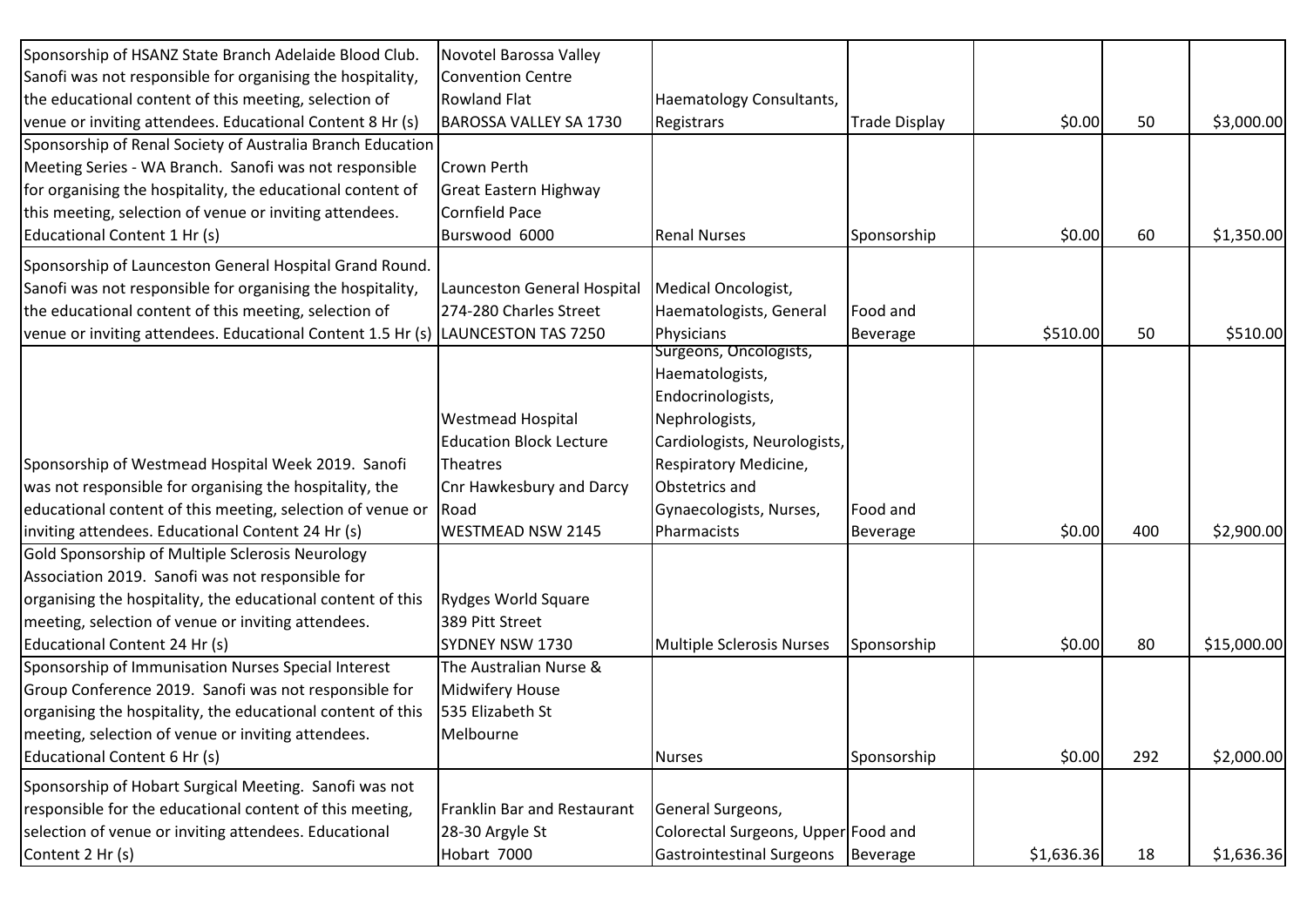| Sponsorship of Board in General Surgery Registrar's Paper   | Adelaide Pavillion Conference     |                                  |                      |        |     |             |
|-------------------------------------------------------------|-----------------------------------|----------------------------------|----------------------|--------|-----|-------------|
| Day 2019. Sanofi was not responsible for organising the     | & Function Rooms                  |                                  |                      |        |     |             |
| hospitality, the educational content of this meeting,       | Veale Gardens, Cnr South          |                                  |                      |        |     |             |
| selection of venue or inviting attendees. Educational       | Terrace & Peacock Road            | Surgical Consultants,            |                      |        |     |             |
| Content 4 Hr (s)                                            | ADELAIDE SA 1730                  | Registrars                       | <b>Trade Display</b> | \$0.00 | 30  | \$700.00    |
| <b>September</b>                                            |                                   |                                  |                      |        |     |             |
| Sponsorship of APEG ASM 2019. Sanofi was not                |                                   |                                  |                      |        |     |             |
| responsible for organising the hospitality, the educational | <b>Adelaide Convention Centre</b> | Endocrinologists,                |                      |        |     |             |
| content of this meeting, selection of venue or inviting     | North Terrace                     | <b>Credentialled Diabetes</b>    |                      |        |     |             |
| attendees. Educational Content 32 Hr (s)                    | ADELAIDE SA 1730                  | <b>Educators</b>                 | Sponsorship          | \$0.00 | 220 | \$10,000.00 |
| Sponsor of the 2019 Australasian Neuromuscular Network      |                                   |                                  |                      |        |     |             |
| Scientific Meeting. Sanofi was not responsible for          |                                   |                                  |                      |        |     |             |
| organising the hospitality, the educational content of this | Mercure Sydney                    |                                  |                      |        |     |             |
| meeting, selection of venue or inviting attendees.          | 818 - 820 George Street           | Scientists, Clinicians,          |                      |        |     |             |
| <b>Educational Content 8 Hr (s)</b>                         | Chippendale 2008                  | Nurses and Allied Health         | Sponsorship          | \$0.00 | 75  | \$10,000.00 |
| Platinum Sponsorship at ASCIA 2019 Conference. Sanofi       | Perth Convention and              |                                  |                      |        |     |             |
| was not responsible for organising the hospitality, the     | <b>Exhibition Centre</b>          | Immunologists, Allergists,       |                      |        |     |             |
| educational content of this meeting, selection of venue or  | 21 Mounts Bay Rd                  | Respiratory & Sleep,             |                      |        |     |             |
| inviting attendees. Educational Content 24 Hr (s)           | Perth 6000                        | Dermatologists, Nurses           | Sponsorship          | \$0.00 | 625 | \$27,000.00 |
| Major Sponsorship at The Australia and New Zealand Child    |                                   |                                  |                      |        |     |             |
| Neurology Society 2019 8th Annual Scientific Meeting.       |                                   |                                  |                      |        |     |             |
| Sanofi was not responsible for organising the hospitality,  | Sydney Children's Hospital        | Physicians, Trainees,            |                      |        |     |             |
| the educational content of this meeting, selection of       | <b>High Street</b>                | Medical and                      |                      |        |     |             |
| venue or inviting attendees. Educational Content 24 Hr (s)  | Randwick 2031                     | Neurophysiology                  | Sponsorship          | \$0.00 | 154 | \$6,500.00  |
| Sponsorship of 2019 Southern Cross Travel Medicine          |                                   |                                  |                      |        |     |             |
| Conference. Sanofi was not responsible for organising the   |                                   |                                  |                      |        |     |             |
| hospitality, the educational content of this meeting,       | PARKROYAL Darling Harbour         |                                  |                      |        |     |             |
| selection of venue or inviting attendees. Educational       | 150 Day St Sydney                 | <b>General Practitioners and</b> |                      |        |     |             |
| Content 24 Hr (s)                                           | Darling Harbour NSW 1730          | <b>Nurses</b>                    | Sponsorship          | \$0.00 | 250 | \$80,000.00 |
| Sponsorship of Renal Society of Australia Branch Education  |                                   |                                  |                      |        |     |             |
| Meeting Series - Vic Branch. Sanofi was not responsible     |                                   |                                  |                      |        |     |             |
| for organising the hospitality, the educational content of  | St Vincent's Private Hospital     |                                  |                      |        |     |             |
| this meeting, selection of venue or inviting attendees.     | 59-61 Victoria Parade             |                                  |                      |        |     |             |
| Educational Content 1 Hr (s)                                | FITZROY VIC 3065                  | <b>Renal Nurses</b>              | Sponsorship          | \$0.00 | 80  | \$1,350.00  |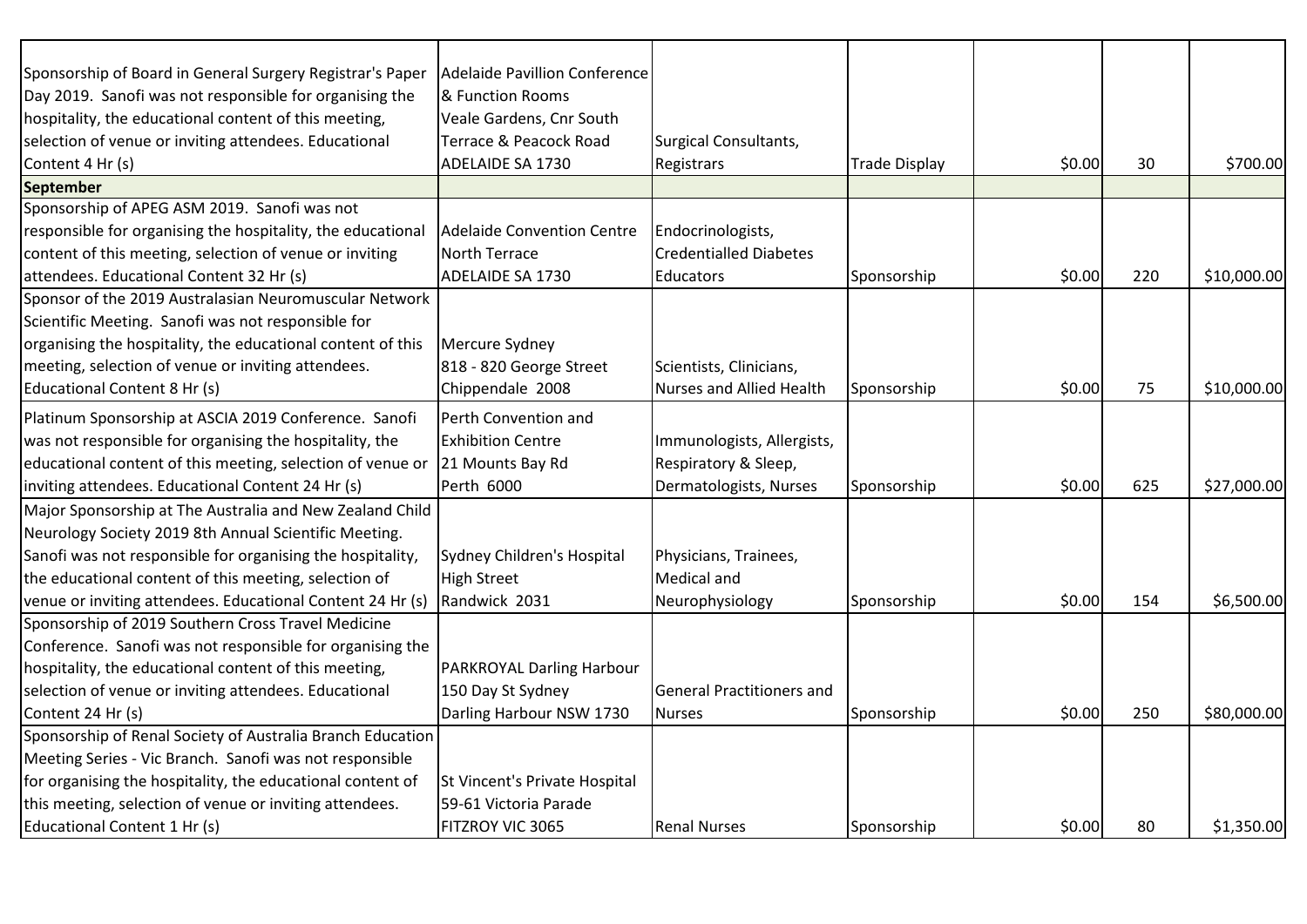| Sponsorship of Thoracic Society of Australia and New        |                                                        |                              |                      |        |     |             |
|-------------------------------------------------------------|--------------------------------------------------------|------------------------------|----------------------|--------|-----|-------------|
| Zealand (TSANZ) SA/NT Branch Annual Scientific Meeting.     |                                                        |                              |                      |        |     |             |
| Sanofi was not responsible for organising the hospitality,  | Pullman Adelaide                                       |                              |                      |        |     |             |
| the educational content of this meeting, selection of       | 16 Hindmarsh Square                                    | Respiratory Consultants,     |                      |        |     |             |
| venue or inviting attendees. Educational Content 5 Hr (s)   | Adelaide 5000                                          | Registrars                   | Sponsorship          | \$0.00 | 53  | \$1,000.00  |
| Sponsorship of Queensland Dermatology Nurse Education       |                                                        |                              |                      |        |     |             |
| Day. Sanofi was not responsible for organising the          |                                                        |                              |                      |        |     |             |
| hospitality, the educational content of this meeting,       | Mon Komo Hotel                                         |                              |                      |        |     |             |
| selection of venue or inviting attendees. Educational       | 99 Marine Parade                                       |                              |                      |        |     |             |
| Content 8 Hr (s)                                            | Redcliffe 4020                                         | <b>Nurses</b>                | Sponsorship          | \$0.00 | 20  | \$750.00    |
| Sponsorship of Human Genetics Society of South Australia    |                                                        |                              |                      |        |     |             |
| Branch meeting. Sanofi was not responsible for organising   |                                                        |                              |                      |        |     |             |
| the hospitality, the educational content of this meeting,   | The Grange Golf Club                                   | Scientists, Clinical         |                      |        |     |             |
| selection of venue or inviting attendees. Educational       | <b>White Sands Drive</b>                               | Geneticists, Genetic         |                      |        |     |             |
| Content 8 Hr (s)                                            | Grange 5022                                            | Counsellors                  | <b>Trade Display</b> | \$0.00 | 90  | \$454.55    |
| Sponsorship of SA Heart Centre Cardiac Symposium.           | Novotel Barossa Valley                                 |                              |                      |        |     |             |
| Sanofi was not responsible for organising the hospitality,  | <b>Convention Centre</b>                               |                              |                      |        |     |             |
| the educational content of this meeting, selection of       | <b>Rowland Flat</b>                                    |                              |                      |        |     |             |
| venue or inviting attendees. Educational Content 16 Hr (s)  | <b>BAROSSA VALLEY SA 1730</b>                          | Cardiologists                | <b>Trade Display</b> | \$0.00 | 53  | \$3,000.00  |
| Sponsorship of ADEA-QLD Branch Meeting 27th                 |                                                        |                              |                      |        |     |             |
| September 2019. Sanofi was not responsible for              |                                                        |                              |                      |        |     |             |
| organising the hospitality, the educational content of this | <b>Burke and Wills Hotel</b>                           |                              |                      |        |     |             |
| meeting, selection of venue or inviting attendees.          | 554 Ruthven St                                         |                              |                      |        |     |             |
| Educational Content 1 Hr (s)                                | TOOWOOMBA QLD 4350                                     | <b>Diabetes Educators</b>    | Sponsorship          | \$0.00 | 25  | \$2,237.00  |
| Sponsorship of NSW/ACT Diabetes Update Day 2019.            |                                                        |                              |                      |        |     |             |
| Sanofi was not responsible for organising the hospitality,  | <b>Hilton Sydney</b>                                   |                              |                      |        |     |             |
| the educational content of this meeting, selection of       | 488 George Street                                      |                              |                      |        |     |             |
| venue or inviting attendees. Educational Content 8 Hr (s)   | SYDNEY NSW 1730                                        | <b>General Practitioners</b> | <b>Trade Display</b> | \$0.00 | 500 | \$4,500.00  |
| Sponsorship of Biennial Clinical Neurophysiology            |                                                        |                              |                      |        |     |             |
| Workshop 2019. Sanofi was not responsible for organising    |                                                        |                              |                      |        |     |             |
| the hospitality, the educational content of this meeting,   | <b>Sheraton Mirage Gold Coast</b>                      |                              |                      |        |     |             |
| selection of venue or inviting attendees. Educational       | 71 Seaworld Drive                                      |                              |                      |        |     |             |
| Content 32 Hr (s)                                           | Main Beach, Gold Coast 4217 Clinical Neurophysiologist |                              | Sponsorship          | \$0.00 | 60  | \$25,000.00 |
| <b>October</b>                                              |                                                        |                              |                      |        |     |             |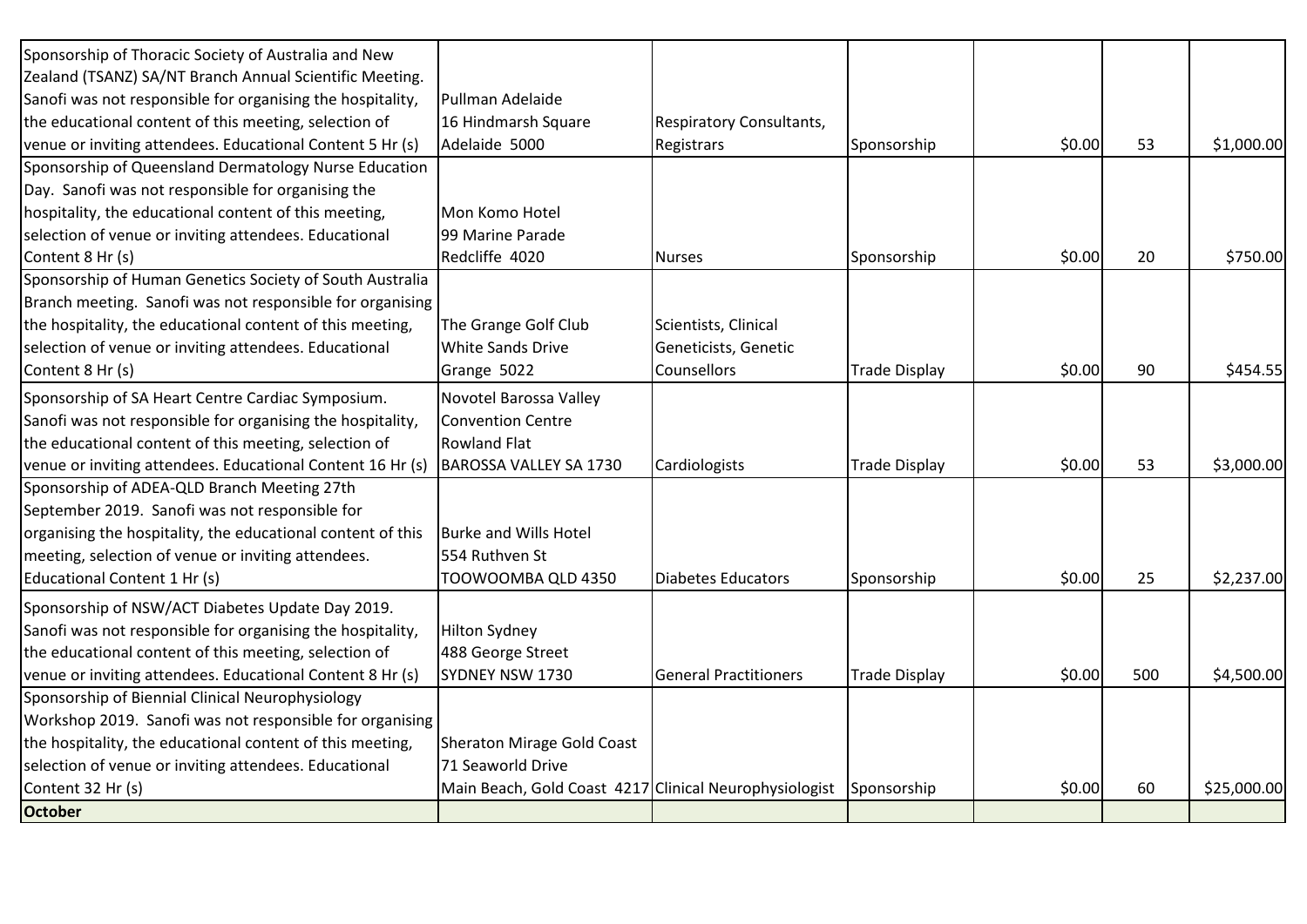| Sponsorship of QLD Endocrine Advanced Trainee               |                                    |                                      |                      |            |     |             |
|-------------------------------------------------------------|------------------------------------|--------------------------------------|----------------------|------------|-----|-------------|
| education dinner. Sanofi was not responsible for the        | Gambaro's Restaurant               |                                      |                      |            |     |             |
| educational content of this meeting, selection of venue or  | 33 Caxton Street                   | Endocrinologist, Advanced   Food and |                      |            |     |             |
| inviting attendees. Educational Content 1 Hr (s)            | BRISBANE GPO QLD 4000              | <b>Trainees</b>                      | Beverage             | \$1,214.48 | 13  | \$1,214.48  |
| Sponsorship of 2019 National Transplant Nurses              |                                    |                                      |                      |            |     |             |
| Association Conference. Everyone Matters, Everyone          |                                    |                                      |                      |            |     |             |
| Cares. Sanofi was not responsible for organising the        |                                    |                                      |                      |            |     |             |
| hospitality, the educational content of this meeting,       | <b>Rydges South Bank Brisbane</b>  |                                      |                      |            |     |             |
| selection of venue or inviting attendees. Educational       | 9 Glenelg Street                   |                                      |                      |            |     |             |
| Content 16 Hr (s)                                           | South Bank QLD 1730                | Nephrologists, Nurses                | Sponsorship          | \$0.00     | 85  | \$2,000.00  |
| Sponsorship of Royal Australasian College of Surgeons 61st  |                                    |                                      |                      |            |     |             |
| Victorian Annual Surgical Meeting. Sanofi was not           |                                    |                                      |                      |            |     |             |
| responsible for organising the hospitality, the educational | <b>Albury Entertainment Centre</b> |                                      |                      |            |     |             |
| content of this meeting, selection of venue or inviting     | 525 Swift Street                   | Surgeons, Consultants,               |                      |            |     |             |
| attendees. Educational Content 9 Hr (s)                     | Albury 2640                        | Registrars                           | Sponsorship          | \$0.00     | 60  | \$1,577.27  |
| Sponsorship of Queensland Clinical Neurosciences            |                                    |                                      |                      |            |     |             |
| Weekend meeting. Sanofi was not responsible for             |                                    |                                      |                      |            |     |             |
| organising the hospitality, the educational content of this | <b>Marriott Hotel</b>              |                                      |                      |            |     |             |
| meeting, selection of venue or inviting attendees.          | 158 Ferny Avenue                   |                                      |                      |            |     |             |
| Educational Content 9 Hr (s)                                | Surfers Paradise 4217              | Neurologists, Registrars             | <b>Trade Display</b> | \$0.00     | 60  | \$5,860.00  |
| Sponsorship of Gold Sponsorship of ECHO Australia 2019      |                                    |                                      |                      |            |     |             |
| Conference. Sanofi was not responsible for organising the   |                                    |                                      |                      |            |     |             |
| hospitality, the educational content of this meeting,       | <b>Grand Hyatt Melbourne</b>       | Cardiologists, Cardiac               |                      |            |     |             |
| selection of venue or inviting attendees. Educational       | <b>Collins Street</b>              | Nurses, Registrars,                  |                      |            |     |             |
| Content 24 Hr (s)                                           | MELBOURNE VIC 1730                 | Trainees                             | Sponsorship          | \$0.00     | 412 | \$12,000.00 |
| Sponsorship of Exhibition Sponsorship of Sleep Down         |                                    |                                      |                      |            |     |             |
| Under 2019 Meeting. Sanofi was not responsible for          | <b>International Convention</b>    |                                      |                      |            |     |             |
| organising the hospitality, the educational content of this | Centre (ICC) Sydney                |                                      |                      |            |     |             |
| meeting, selection of venue or inviting attendees.          | <b>Darling Drive</b>               | <b>Respiratory and Sleep</b>         |                      |            |     |             |
| Educational Content 40 Hr (s)                               | Darling Harbour 2000               | <b>Specialists</b>                   | <b>Trade Display</b> | \$0.00     | 582 | \$6,500.00  |
| Sponsorship of Australian Atherosclerosis Society 2019      |                                    |                                      |                      |            |     |             |
| Annual Scientific Meeting. Sanofi was not responsible for   |                                    |                                      |                      |            |     |             |
| organising the hospitality, the educational content of this | Victoria University                |                                      |                      |            |     |             |
| meeting, selection of venue or inviting attendees.          | 300 Flinders Street                |                                      |                      |            |     |             |
| Educational Content 32 Hr (s)                               | <b>MELBOURNE VIC 1730</b>          | Clinicians, Scientists               | Sponsorship          | \$0.00     | 140 | \$15,000.00 |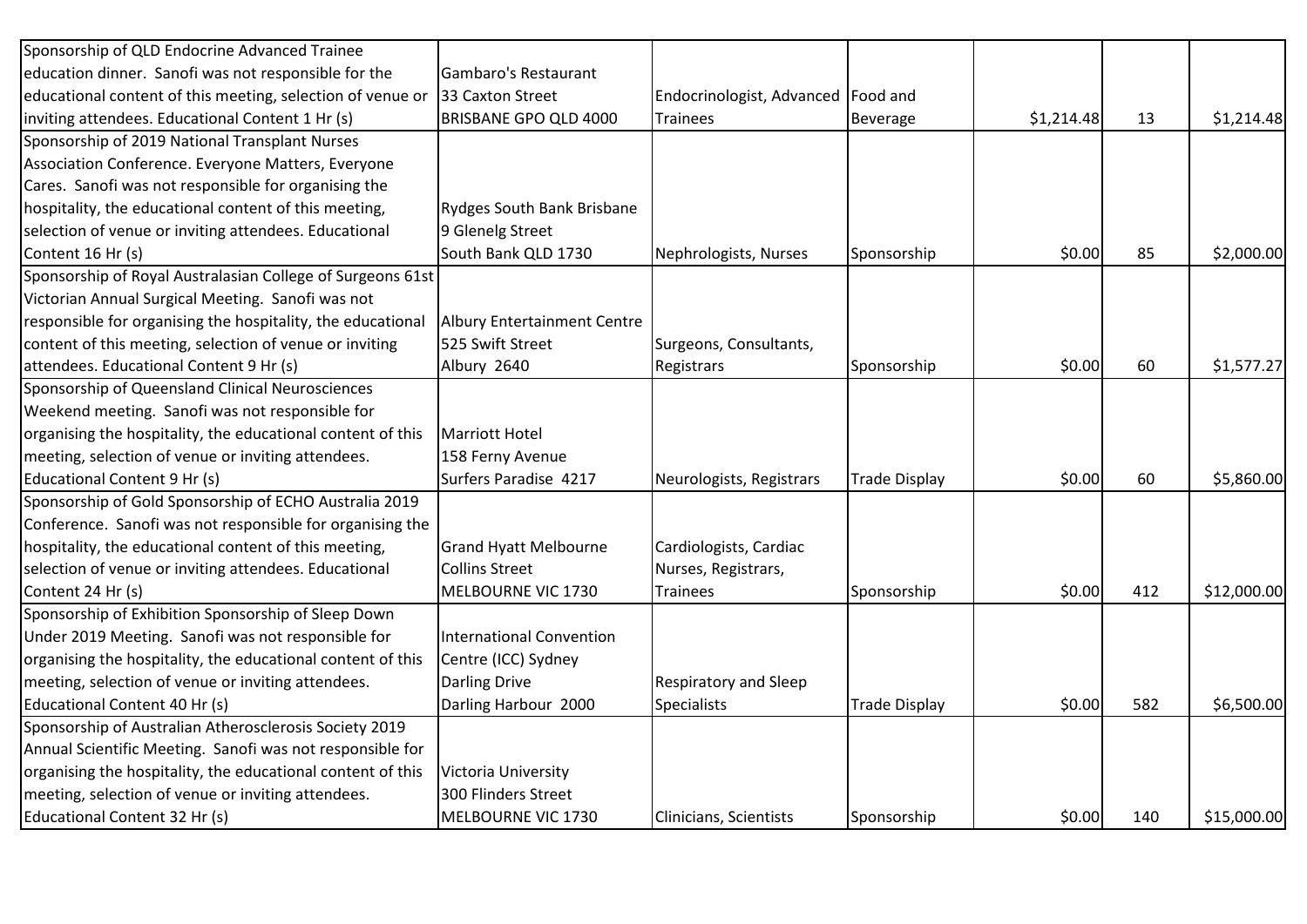| Sponsorship of Immunisation Forum 2019. Sanofi was not                          | Mercure Ballarat Hotel &         | Practice Nurses, Primary         |                      |            |     |             |
|---------------------------------------------------------------------------------|----------------------------------|----------------------------------|----------------------|------------|-----|-------------|
| responsible for organising the hospitality, the educational                     | <b>Convention Centre</b>         | <b>Health Network</b>            |                      |            |     |             |
| content of this meeting, selection of venue or inviting                         | 613 Main Road                    | Consultants, General             |                      |            |     |             |
| attendees. Educational Content 7 Hr (s)                                         | <b>BALLARAT VIC 3350</b>         | Practitioners                    | Sponsorship          | \$0.00     | 86  | \$1,136.36  |
| Sponsorship of Weighty Matters 2019. Sanofi was not                             |                                  |                                  |                      |            |     |             |
| responsible for organising the hospitality, the educational                     | <b>Burke and Wills Hotel</b>     |                                  |                      |            |     |             |
| content of this meeting, selection of venue or inviting                         | 554 Ruthven Street               |                                  |                      |            |     |             |
| attendees. Educational Content 3 Hr (s)                                         | TOOWOOMBA QLD 4350               | <b>General Practitioners</b>     | Sponsorship          | \$0.00     | 36  | \$2,000.00  |
| Sponsorship of QLD Diabetes Update Day 2019. Sanofi                             | <b>Brisbane Convention &amp;</b> |                                  |                      |            |     |             |
| was not responsible for organising the hospitality, the                         | <b>Exhibition Centre</b>         |                                  |                      |            |     |             |
| educational content of this meeting, selection of venue or                      | Merivale St & Glenelg Street     |                                  |                      |            |     |             |
| inviting attendees. Educational Content 8 Hr (s)                                | South Brisbane 4101              | <b>General Practitioners</b>     | <b>Trade Display</b> | \$0.00     | 350 | \$4,500.00  |
| Sponsorship of Blood 2019 Annual Scientific Meeting - 4 x                       |                                  |                                  |                      |            |     |             |
| Exhibitor Booth. Sanofi was not responsible for organising Perth Convention and |                                  | Haematologists, Fellows,         |                      |            |     |             |
| the hospitality, the educational content of this meeting,                       | <b>Exhibition Centre</b>         | Registrars, Scientists,          |                      |            |     |             |
| selection of venue or inviting attendees. Educational                           | 21 Mounts Bay Road               | Consultants, Nurses,             |                      |            |     |             |
| Content 24 Hr (s)                                                               | PERTH WA 1730                    | <b>Resident Medical Officers</b> | <b>Trade Display</b> | \$0.00     | 810 | \$16,400.00 |
| Sponsorship of Canberra Endocrinology CME Meeting                               |                                  |                                  |                      |            |     |             |
| October 2019. Sanofi was not responsible for organising                         |                                  |                                  |                      |            |     |             |
| the hospitality, the educational content of this meeting,                       | <b>Wild Duck</b>                 |                                  |                      |            |     |             |
| selection of venue or inviting attendees. Educational                           | Shop 77-78/71 GILES STREET       | Endocrinologists,                | Food and             |            |     |             |
| Content 1.5 Hr (s)                                                              | KINGSTON 2604                    | Pathologists                     | <b>Beverage</b>      | \$1,346.36 | 14  | \$1,346.36  |
| Sponsorship of General Surgeons Australia/Colorectal                            |                                  |                                  |                      |            |     |             |
| Surgical Society of Australia and New Zealand, Annual                           |                                  |                                  |                      |            |     |             |
| Scientific Meeting (2019 GSA CSSANZ ASM) - Exhibition                           |                                  |                                  |                      |            |     |             |
| Booth. Sanofi was not responsible for organising the                            |                                  |                                  |                      |            |     |             |
| hospitality, the educational content of this meeting,                           | <b>Hotel Grand Chancellor</b>    | Colorectal Surgeons,             |                      |            |     |             |
| selection of venue or inviting attendees. Educational                           | 1 Davey Street                   | General Surgeons, Surgical       |                      |            |     |             |
| Content 32 Hr (s)                                                               | HOBART TAS 1730                  | Trainees                         | <b>Trade Display</b> | \$0.00     | 488 | \$5,500.00  |
| Sponsorship of ANZ HPBA 2019 - Australia New Zealand                            |                                  |                                  |                      |            |     |             |
| Hepatic, Pancreatic & Biliary Associations Annual Meeting                       |                                  |                                  |                      |            |     |             |
| Exhibitor Package (C). Sanofi was not responsible for                           |                                  |                                  |                      |            |     |             |
| organising the hospitality, the educational content of this                     | <b>Hyatt Hotel Canberra</b>      |                                  |                      |            |     |             |
| meeting, selection of venue or inviting attendees.                              | 120 Commonwealth Ave             |                                  |                      |            |     |             |
| Educational Content 16 Hr (s)                                                   | Canberra 2600                    | <b>Hepatobiliary Surgeons</b>    | <b>Trade Display</b> | \$0.00     | 190 | \$3,181.82  |